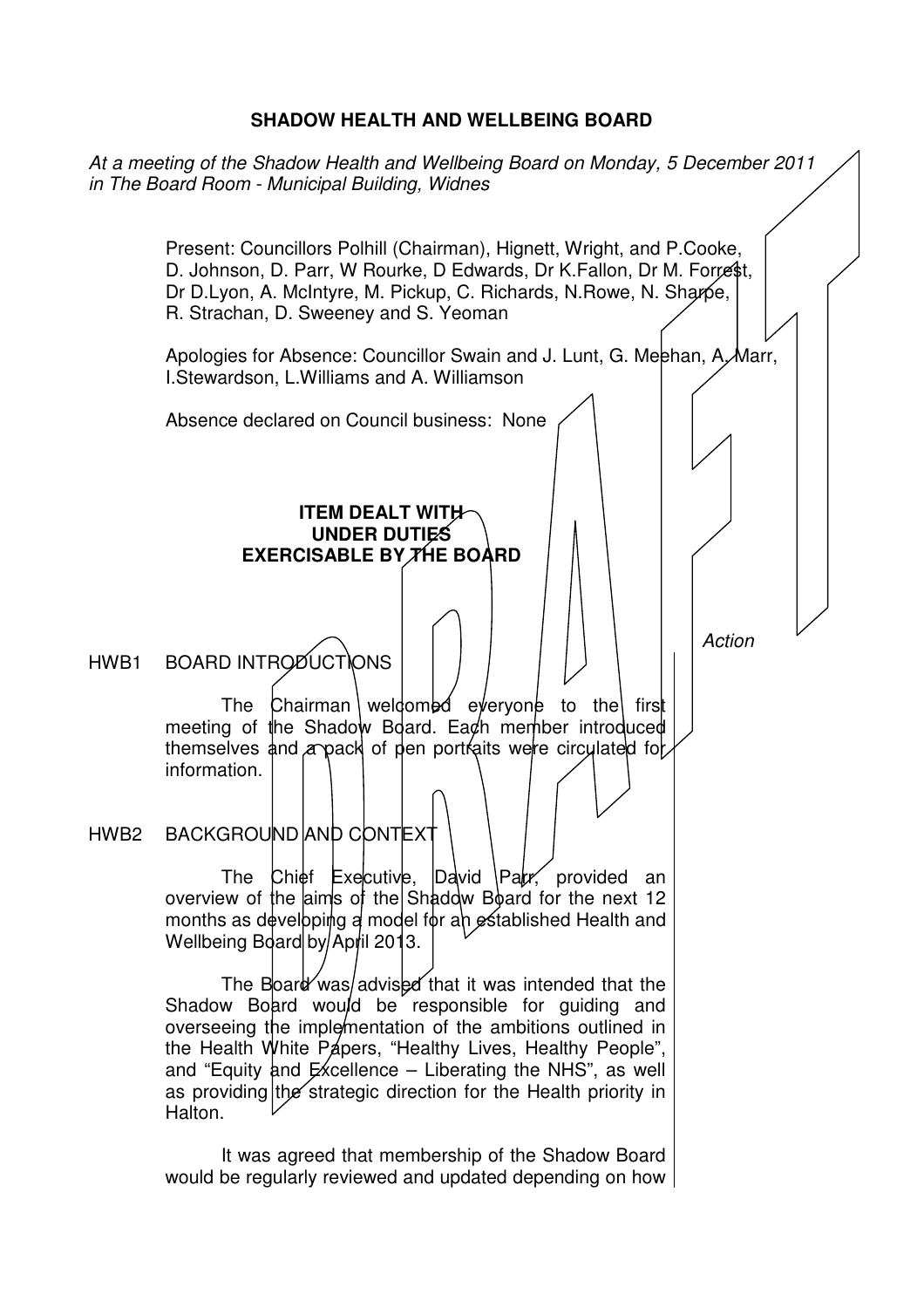the health agenda developed during this shadow period.

#### HWB3 TERMS OF REFERENCE

 The Board considered a report on the proposed Draft Terms of Reference.

 The Board would be responsible for overseeing and implementing the ambitions set out in the Health White Papers, "Equity and Excellence – Liberating the NHS", and "Healthy Lives – Healthy People", the health strategy for England, as well as providing the strategic direction for the Health priority in Halton.

The Board discussed the importance of producing the strategy to underpin the Joint Strategic Needs Assessment.

The suggested terms of *feisience* detailed in the report included:

- Principle responsibilities
- Other responsibilities
- Membership
- Frequency of Meetings
- Chairmanship
- Arrangements for a quorum at meetings
- Decision making powers
- Distribution of Minutes
- Arrangements for Review

 $RESOLVED:$  That, subject to meetings being held mesol ved. That, sudiect to meetings being neld D Johnson<br>monthly, the Draft Terms of Reference be adopted.

#### HWB4 ACCOUNTABILITY

The Board / considered | the document 'Operating Principles for Health and Wellbeing Boards'.

The document contained a set of operating principles intended to help the Board consider how to create effective partnerships across local government, local communities and the NHS. These principles were listed as :

1) to provide collective leadership to improve health and wellbeing across the local authority area, enable shared decision-making and ownership of decisions in an open and transparent way;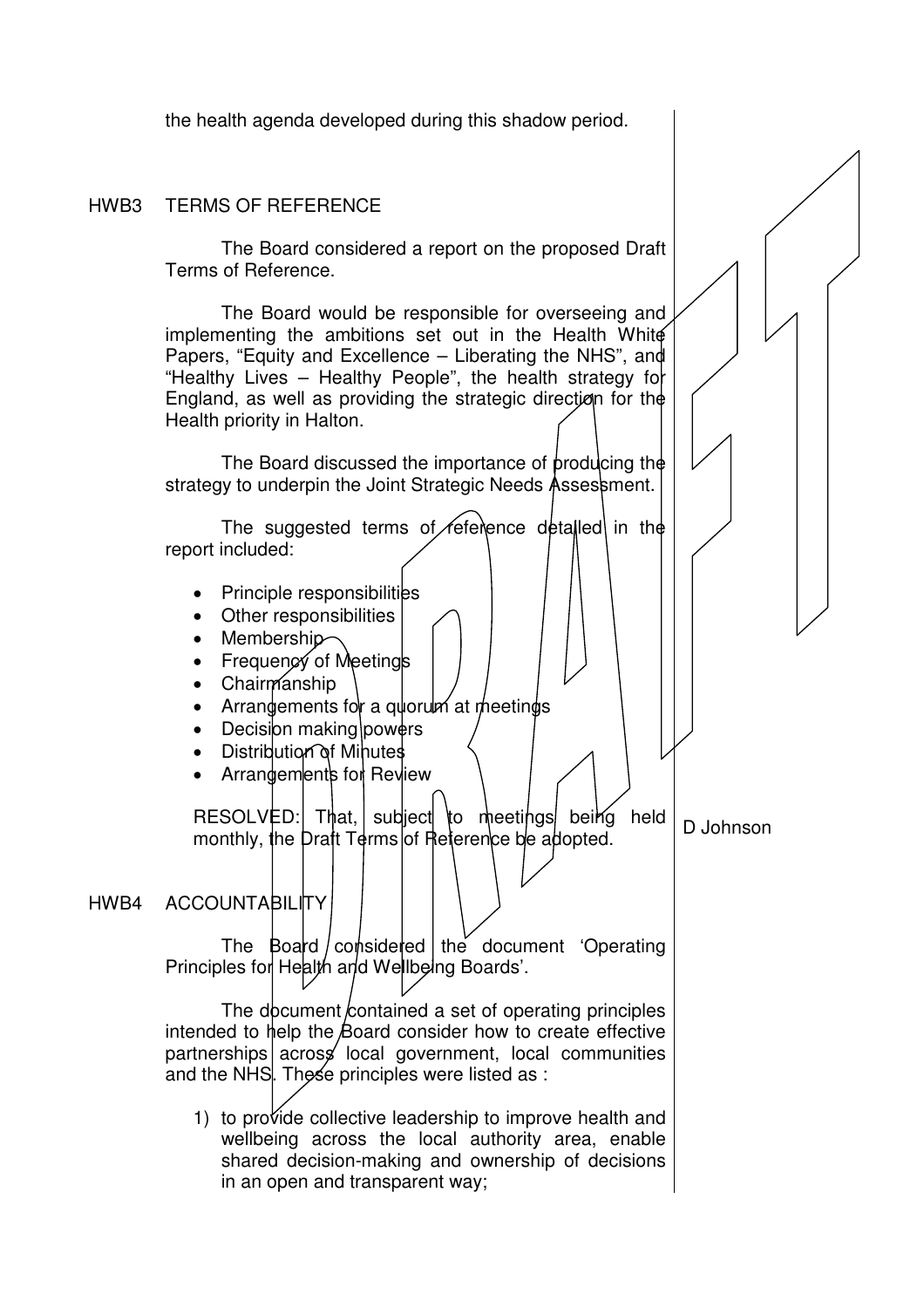- 2) To achieve democratic legitimacy and accountability, and empower local people to take part in decisionmaking;
- 3) To address health inequalities by ensuring quality, consistency and comprehensive health and local government services are commissioned and delivered in the area; and
- 4) To identify key priorities for health and local government commissioning and develop clear plans for how commissioners can make best use of their combined resources to improve local health and wellbeing outcomes in the short, medium and long term.

RESOLVED: That the Operating Principles be adopted.  $\Box$  D Johnson

### HWB5 STRUCTURES

The Board considered a document which butlined the current organisation structure of the Halton Strategic Partnership and the proposed structure of the Health and Wellbeing Board (HWB).

The current structure of the Strategic  $\cancel{P}$ artnership Board showed linkages to  $H$ alton's existing Locality Area Forums. The Board discussed how their involvement in the health agenda could be enhanced.

The proposed structure of the  $HWH$  included three sub groups which were intended to be the vehicle for development of the work to be presented to the main Shadow Board. The three sub groups would be :-

- Health Strategy  $Group$
- Commissioning \$ub Group
- Public Health Commission ing Sub Group
- Executive Officer Group

RESOLVED That the proposed structure for the Shadow Health and Wellbeing Board be agreed.

HWB6 REFRESH OF JOINT STRATEGIC NEEDS ASSESSMENT

Dympna Edwards provided an update on the Joint

D Johnson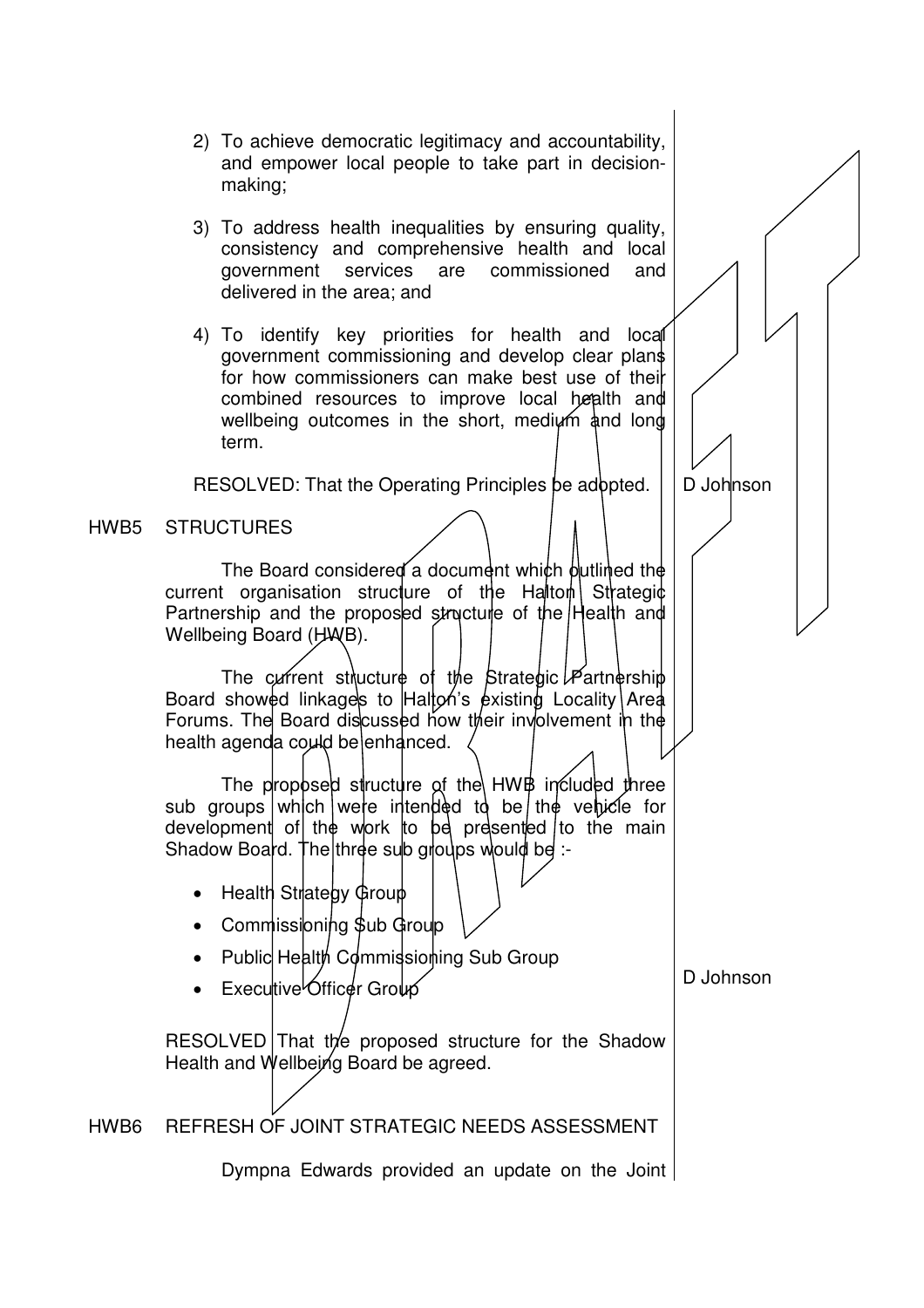Strategic Needs Assessment (JSNA) Executive Summary 2010/11.

The JSNA was a means by which the Primary Care Trusts and Local Authorities described the future of health and wellbeing needs of the local populations and the strategic direction of service delivery to meet those needs.

It was noted that the JSNA would be used to inform commissioning decisions and be the main evidence driver for the Health and Wellbeing Board (HWB) which would operate in Halton. Using the findings of the JSNA, a high level strategy would be developed as part of the new responsibility of the HWB.

RESOLVED: That the report be noted.

#### HWB7 KEY REPORTS

The Board received a verbal report from the Strategic  $Director$ . Communities, which explained  $|$ the linkages between a number of statutory reports and the work of the Shadow Health and Wellbeing Board.

RESOLVED: That the Shadow Board receive a brief overview presentation of the following plans lat the next meeting:

- Adults
- Children and Young People
- Clinical Commissioning Group
- Hospital and Community Trusts
- 5 Bordugh Service Providers
- LiNKS

## HWB8 HEALTH AND WELLBEING STRATEGY

The  $\beta$ oard considered a report of the Strategic Director, Communities, on the requirement of the Health and Wellbeing Board (HWB) to produce a local HWB Strategy.

The report putlined the functions of  $HWB's$ , the requirements to produce a strategy as part of its statutory responsibilities, the relationship between the Strategy and Section 75 arrangements, the co-production of the strategy and the gathering of views from the partner agencies, and the scoping exercise for the HWB strategy.It was agreed that a weighting system was required to determine the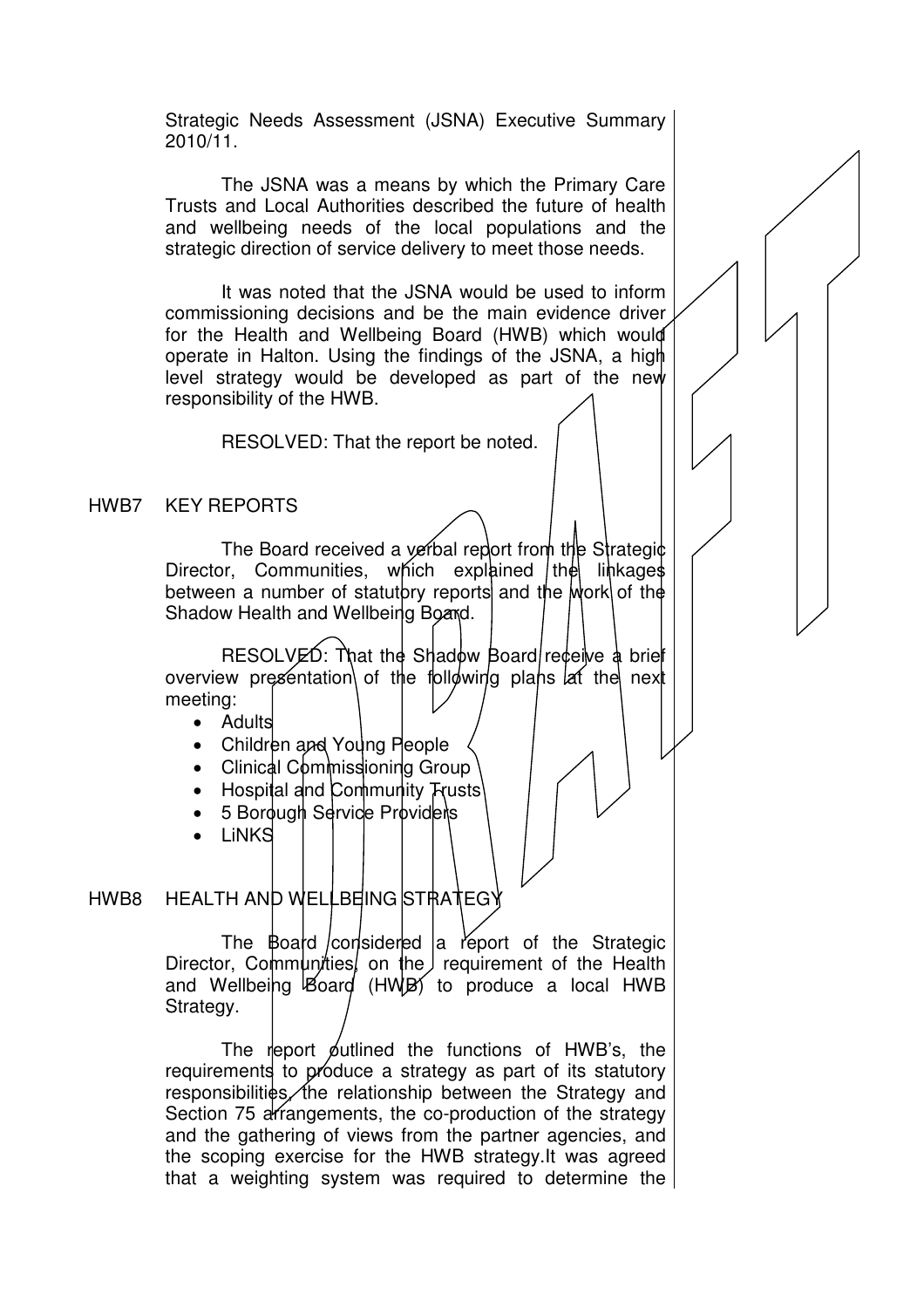